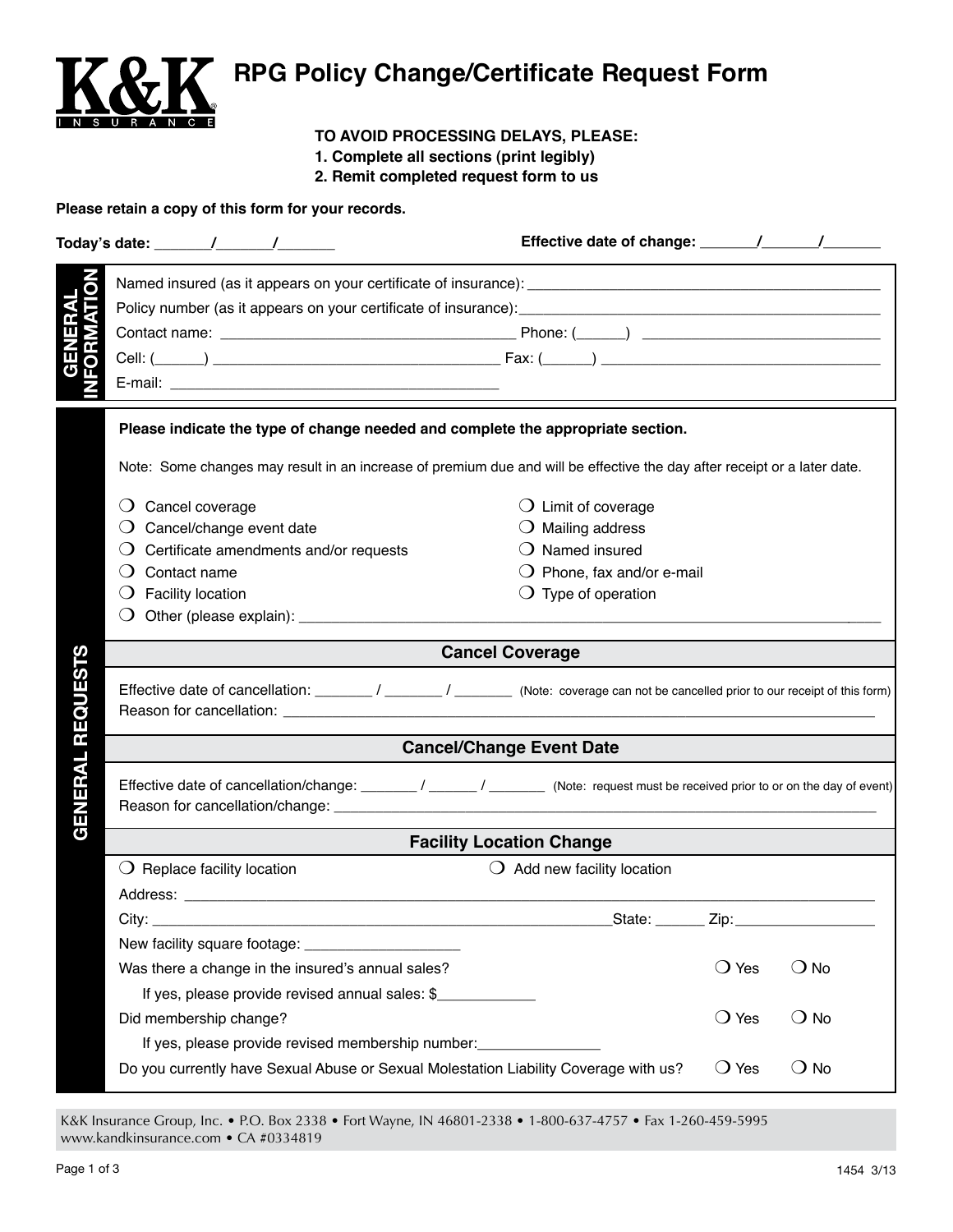|                                   | <b>Limit of Coverage</b>                                                                                                                                                                                                                                                                                                                                                                                                                                                                                       |  |  |  |
|-----------------------------------|----------------------------------------------------------------------------------------------------------------------------------------------------------------------------------------------------------------------------------------------------------------------------------------------------------------------------------------------------------------------------------------------------------------------------------------------------------------------------------------------------------------|--|--|--|
| TINUED<br><b>REQUESTS CON</b>     | Do you currently have Sexual Abuse or Sexual Molestation Liability Coverage with us? $\circ$ $\circ$ Yes $\circ$ O No<br>Named Insured, Contact Name, Mailing Address, Phone, Fax or E-mail Change                                                                                                                                                                                                                                                                                                             |  |  |  |
| <b>HAL</b>                        | <b>Type of Operation</b>                                                                                                                                                                                                                                                                                                                                                                                                                                                                                       |  |  |  |
| Ε<br>π<br>$\overline{\mathbf{G}}$ |                                                                                                                                                                                                                                                                                                                                                                                                                                                                                                                |  |  |  |
|                                   | <b>Other</b>                                                                                                                                                                                                                                                                                                                                                                                                                                                                                                   |  |  |  |
|                                   |                                                                                                                                                                                                                                                                                                                                                                                                                                                                                                                |  |  |  |
|                                   | Submit change request submission to us.<br>• E-mail: KK_MassMerchandising@kandkinsurance.com • Fax: 1-260-459-5995<br>Mail<br>Regular: K&K Insurance Group, Inc.<br>Overnight: K&K Insurance Group, Inc.<br><b>MM RPG Programs</b><br><b>MM RPG Programs</b><br>P.O. Box 2338, Fort Wayne, IN 46801-2338<br>1712 Magnavox Way, Fort Wayne, IN 46804<br>Note: If a certificate of insurance is needed for this change request, please proceed to page 3 and include this<br>with the change request submission. |  |  |  |
|                                   | This coverage document will be delivered via e-mail, unless otherwise indicated below. If you have an insurance<br>agent, all documents will be delivered to your agent only. Additional certificate requests will be issued to the same<br>person. Please select only one option.<br>$\bigcirc$ E-mail to:<br>(selecting this option confirms your consent for coverage documents to be delivered via e-mail)<br>$\bigcirc$ Fax to:<br>$\bigcirc$ Mail to:                                                    |  |  |  |
|                                   | Rec: / / / Policy #: ____________ Cert #: ___________ Insured #: _______________<br>Quote: / / / Bound: / / / Opt: Christman: \$<br>Eff/Exp: / / to / / / / / Opt form: 2026 2011 2404 8016 8018 876                                                                                                                                                                                                                                                                                                           |  |  |  |